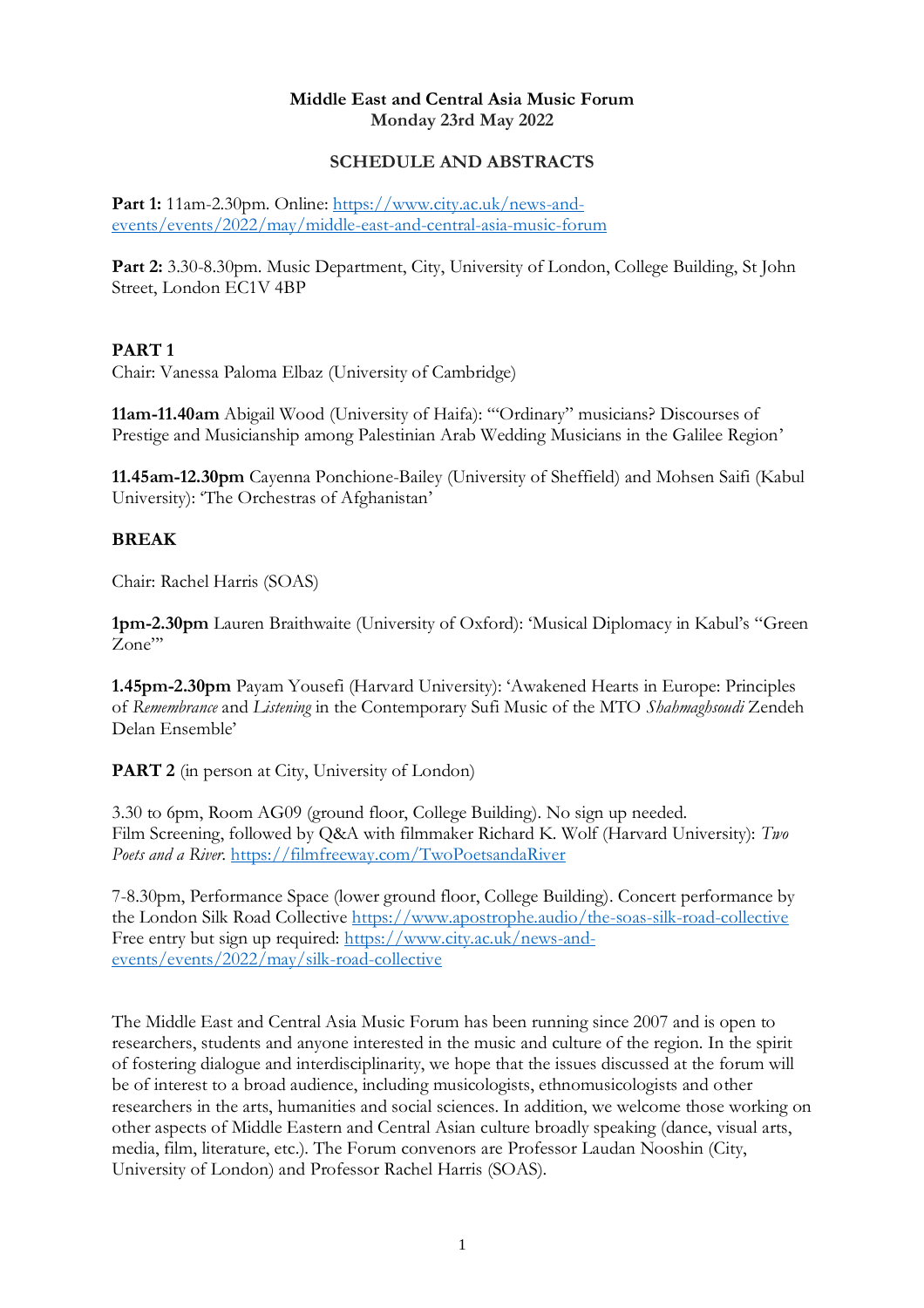### **ABSTRACTS AND BIOGRAPHIES**

#### **1. Abigail Wood (University of Haifa)**

#### **'Ordinary' musicians? Discourses of Prestige and Musicianship among Palestinian Arab Wedding Musicians in the Galilee Region**

Appearing before hundreds of guests every night during the summer wedding season, Palestinian Arab wedding musicians in northern Israel perform music associated with stars considered central to Arab music aesthetics, command substantial incomes, and draw significant crowds at local events. Yet, musicians consistently express ambivalence about the wedding scene and the musicianship it demands. Drawing upon interviews conducted during 2016-2021 with forty past and present musicians and on work by Booth, MacLeod and others, this paper will consider how this ambivalence is discursively constructed in contrast with other more prestigious models of musicianship, how it is refracted in the particular skills needed for wedding performance and qualities of musicianship invoked in the moment of performance, and how individual musicians accept or seek to transcend 'ordinariness' within their individual career trajectories, while negotiating the socio-spatial limitations imposed by their status as Palestinian Arab citizens of Israel.

**Abigail Wood** is senior lecturer in ethnomusicology at the Department of Music, School of Arts, University of Haifa and is a former editor of *Ethnomusicology Forum*.

## **2. Cayenna Ponchione-Bailey (University of Sheffield) and Mohsen Saifi (Kabul University)**

#### **The Orchestras of Afghanistan**

Since the mid-twentieth century, the orchestras of Afghanistan have taken numerous forms and contributed significantly to the diverse landscape of musical activity within the country. Some ensembles were formed entirely of traditional Afghan instruments while others included a mixture of Afghan and Western classical instruments, with the term 'arkestar' employed to describe relatively small musical groups of less than 10 musicians up to much larger ensembles of 30+. One significant factor in the mid-twentieth century which supported the proliferation of these large ensembles, was the establishment of radio and television services within the country which created a demand for such groups. Largely disrupted by the Soviet invasion of 1979 and completely silenced by the Taliban in the late 1990s, after the American invasion of 2001 the past two decades have seen a resurgence in the development of these large ensembles in part due to the influx of visitors and musicians, greater access to musical influences through the internet, and the development of music schools and institutions such as the Afghanistan National Institute of Music, Kabul University Music Department and the Aga Khan Music Initiative. Currently, musical activity in Afghanistan is silenced again under the present Taliban authority. Although aspects of the history and recent activities of orchestral music-making in Afghanistan have been written about by scholars such as John Baily, Ahmad Sarmast, Hiromi Lorraine Sakata, Islamuddin Feroz, Abdul Wahab Madadi and Gillian Howell, there remains a dearth of research about orchestral practices specifically emerging both from within Afghanistan and from the international musicological community. This spring, a diverse group of music scholars and practitioners from Afghanistan, including former Kabul Music Department Lecturer Mohsen Saifi, has joined Dr Cayenna Ponchione-Bailey to collaboratively research and document the historical and contemporary orchestral practices of Afghanistan. In this talk, Mohsen Saifi and Cayenna Ponchione-Bailey will discuss the work of the research group to-date as well share insights into a commissioning project that brings new Afghan orchestral music to the stage in London this July.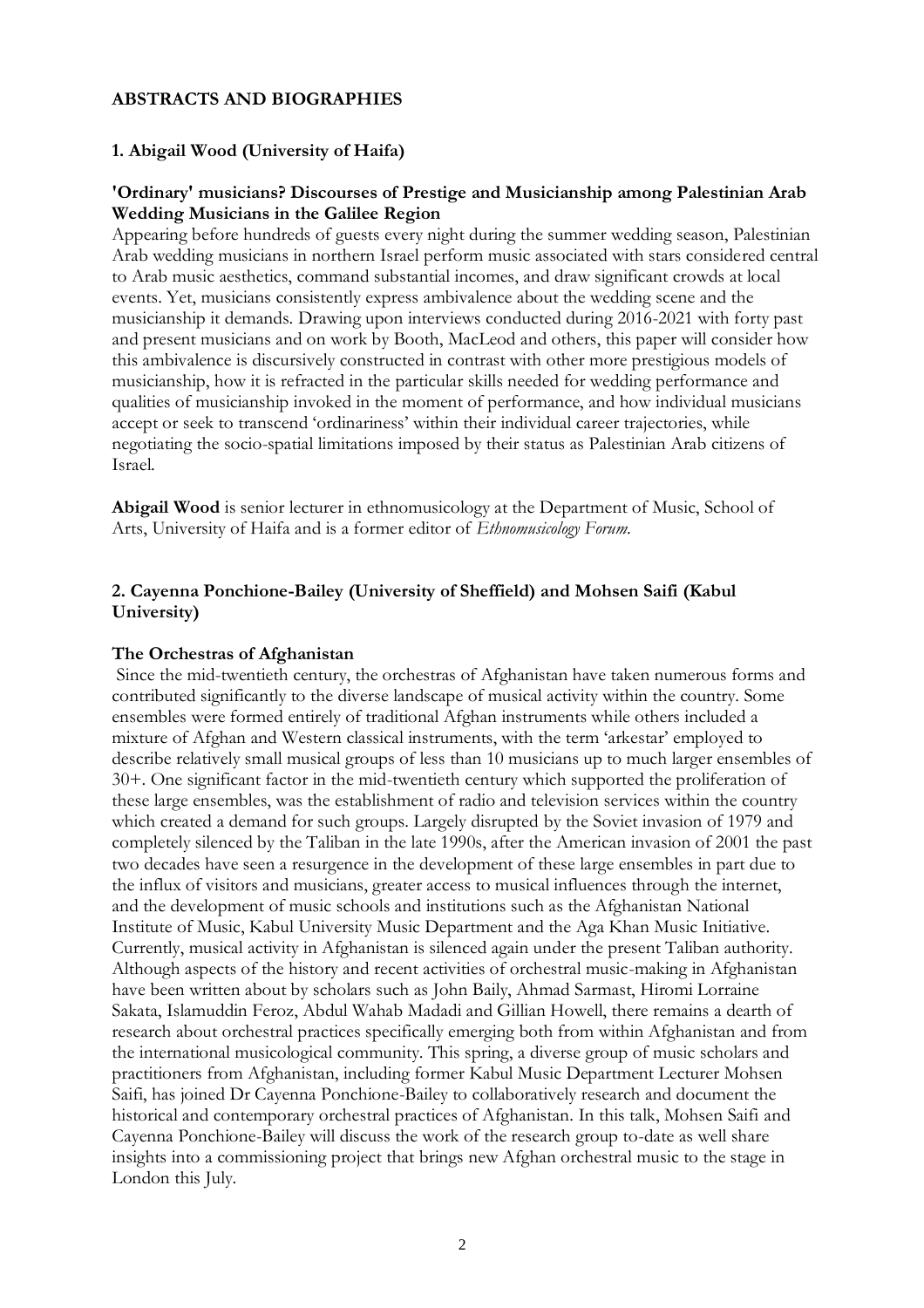**Mohsen Saifi**. Originally from Kabul, Afghanistan, Mohsen Saifi is an academic, guitarist, conductor and composer now based in Germany. As a Lecturer at the Kabul University Music Department since 2012 until the abrupt closure of the department by the Taliban in August 2021, he served as the department's programme manager and conductor of the orchestra. In this capacity, he conducted ensembles including his own compositions and arrangements for the official programs of the erstwhile government of Afghanistan and the US Embassy. Mr Saifi's research is dedicated to the development of composition in Afghanistan and the preservation and circulation of the music of Afghanistan throughout the globe. He is currently a member of the Orchestras of Afghanistan Research Stakeholders' Group and has been commissioned by the Spitalfields Music Festival to orchestrate a traditional Afghan song to be performed in July by a chamber orchestra of master Afghan musicians and members of the Oxford Philharmonic Orchestra.

**Cayenna Ponchione-Bailey** is a Leverhulme Early Career Research Fellow at the University of Sheffield, Director of Performance at St Catherine's College (University of Oxford) and a Conducting Fellow of the Oxford Philharmonic Orchestra. Dr Ponchione-Bailey's research is focused on the social-psychological and socio-political aspects of orchestral music-making with a current focus on the orchestras of Afghanistan. Publications include 'The Body Orchestral' (2018), a book chapter exploring the cognitive mechanisms underpinning co-performer communication and 'Technologies for investigating large ensemble performance' in *Together in Music* (2021). Dr Ponchione-Bailey holds masters' degrees in orchestral conducting, percussion performance, and musicology, and a doctorate in music from the University of Oxford.

#### **3. Lauren Braithwaite (University of Oxford)**

#### **Musical Diplomacy in Kabul's 'Green Zone'**

During the past two decades, institutional music education in Afghanistan was used extensively by both Afghans and the international community as a vehicle or site for cultural diplomacy. Founded on the contested notion of the universality of music as a language which can transcend cultural, linguistic, ethnic, political, religious, and even physical borders, musical diplomacy played a central role in the national and international activities of the Afghanistan National Institute of Music (ANIM), a co-educational specialist music school which operated in Kabul until August 2021. Focussing on a series of collaborative music workshops and concerts involving United States Army Bands and students from ANIM, this paper critically examines the ways in which foreign governments engaged with institutional music education in Afghanistan for wider diplomatic purposes. These events took place deep within Kabul's former 'Green Zone', a hyper-militarized walled-off enclave home to a high concentration of foreign embassies and newsrooms, with audiences made up mostly of US Embassy staff and Afghan Government officials. Drawing on Born's (2012) theory of social mediation, this paper explores the ways in which various stakeholders viewed and experienced the musical collaborations and how their perceptions were mediated by wider institutional and geopolitical processes. I demonstrate that while the collaborations afforded musical exchanges between US and Afghan musicians and valuable educational experiences for the students, the events were also framed by the US State Department as political performances which could be used as optics to promote positive US-Afghan relations. When cultural diplomacy practices are analysed and understood critically within their socio-political contexts, certain unequal power relations are brought into sharp relief. In the context of post-2001 reconstruction Afghanistan, the interplay between educational programs and broader political agendas underscores the importance of reflecting upon ethical pedagogical practices, especially when there are political and military implications.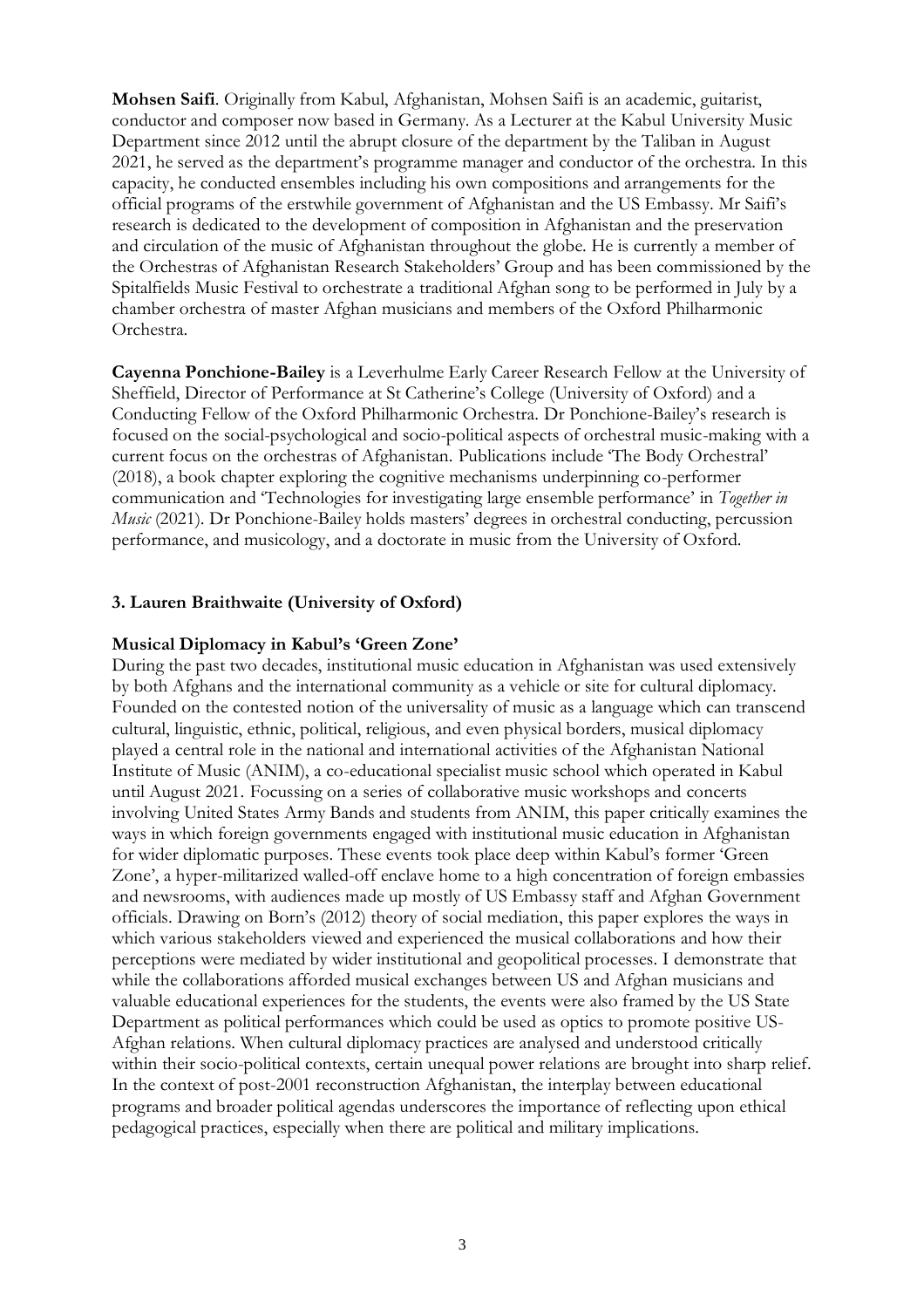**Lauren Braithwaite** is a DPhil candidate at the University of Oxford, UK, where she is researching the place and use of institutional music education during Afghanistan's peacebuilding era, funded by the Oxford Carolyn and Franco Gianturco Graduate Scholarship. As a researcher and educator, she has worked on several music education projects across the globe and is currently involved the TORCH-funded project 'Diversity and the British String Quartet'. Lauren previously spent three years as Head of Woodwind at the Afghanistan National Institute of Music and in 2017 became Artistic Director and co-conductor of Afghanistan's first all-female orchestra, 'Zohra'. Lauren's orchestral arrangements of Afghan folk and popular songs have been performed by the South Asian Symphony Orchestra (India) and the Norrköpings Symfoniorkester (Sweden). Lauren holds degrees from the University of Oxford and the University of Cambridge.

### **4. Payam Yousefi (Harvard University)**

**Awakened Hearts in Europe: Principles of Remembrance and Listening in the Contemporary Sufi Music of the MTO Shahmaghsoudi Zendeh Delan Ensemble** The soft Sufi chant of '*hey hele hey hoo'* calls to the beloved and washes over an eclectic musical texture including the traditional melodies of the *tar*, the classical sonorities of the cello, and the harmonic clusters of the guitar. This is the sound of the musical fusion heard in the 2022 *Melodies of Unity* album by Zendeh Delan—a Europe-based contemporary Sufi music group within the MTO Shahmaghsoudi School of Islamic Sufism. Approaching the Zendeh Delan group as a case study, this paper explores contemporary Sufi music in the West. Drawing on dialogic ethnographic research, I examine the continuity of Sufi practices within these new forms of musical expression, showing how insider principles of remembrance (*zekr)* and listening (*sama)*  are paramount in both shaping the process of music making and its musical outcomes.

Methodologically, this presentation explores the meaningful distinctions articulated in Zendeh Delan's creative practice. First, I highlight the meaningfully distinct concepts rooted in the practice of Sufi chanting (*zekr*) such as, *presence of heart*, *listening, harmony, the individual,* and *unity*. Second, I examine how these concepts are applied to the group's collaborative music making processes. Last, I present an analysis of how these concepts embrace the diverse musical backgrounds of the ensemble's members, fostering a creative space that creates potential for individual growth and the harmonious blending of unique selves. These concepts are discussed through examples of the groups remote recording sessions across four countries during the pandemic. I further explore the larger entanglements of musical meaning with style, tradition and innovation through the example of contemporary Sufi music—specifically looking at how Zendeh Delan transcends stylistic strictures while staying loyal to specific principles and practices, locating meaning not in the material culture but the underlying intentions of practice.

**Payam Yousefi** is a PhD candidate in ethnomusicology at Harvard University. His primary research interests include the classical, regional and sacred musics of Iran. More broadly his work focuses on affective musical communities, women's vocality, transmission, and the intersections of music and power. Payam's current research centers on the politics of style in classical Persian music—critically examining the exclusionary aesthetics of competing musical styles while highlighting how creative practices strategically mediate the semantics of style to project subversive notions of self, nation and global membership. Whether he is playing the *kamancheh*, making ethnographic films, writing, or teaching, Payam is entangled in the endless pursuit of unravelling the many meanings of music.